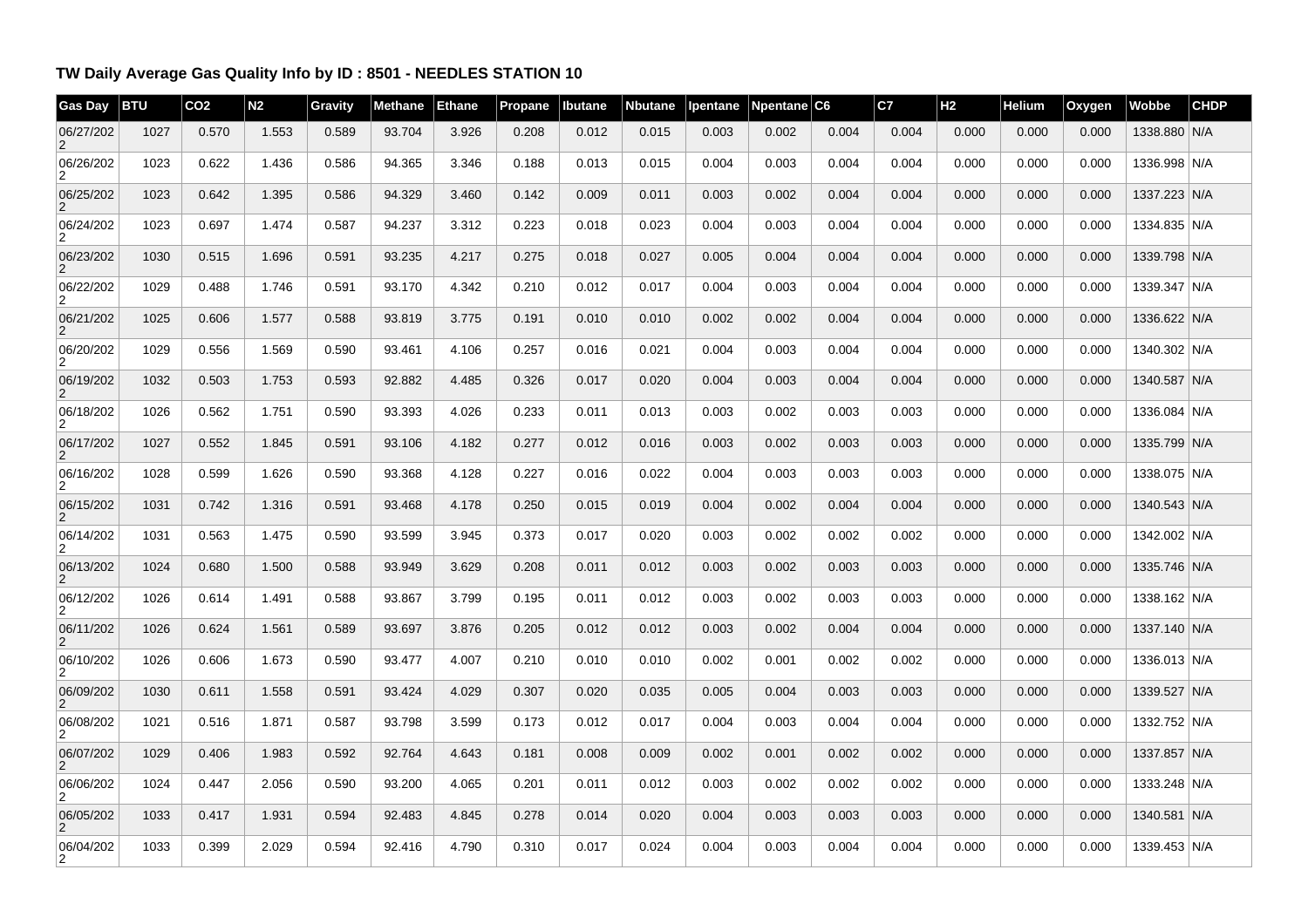| <b>Gas Day</b> | <b>BTU</b> | CO <sub>2</sub> | N <sub>2</sub> | Gravity | Methane | <b>Ethane</b> | Propane | Ibutane | <b>Nbutane</b> | Ipentane | Npentane C6 |       | C7    | H <sub>2</sub> | Helium | Oxygen | Wobbe        | <b>CHDP</b> |
|----------------|------------|-----------------|----------------|---------|---------|---------------|---------|---------|----------------|----------|-------------|-------|-------|----------------|--------|--------|--------------|-------------|
| 06/03/202      | 1023       | 0.465           | 2.034          | 0.589   | 93.330  | 3.969         | 0.173   | 0.009   | 0.009          | 0.002    | 0.001       | 0.003 | 0.003 | 0.000          | 0.000  | 0.000  | 1332.482 N/A |             |
| 06/02/202<br>2 | 1023       | 0.465           | 2.033          | 0.589   | 93.330  | 3.971         | 0.173   | 0.009   | 0.009          | 0.002    | 0.001       | 0.003 | 0.003 | 0.000          | 0.000  | 0.000  | 1332.515 N/A |             |
| 06/01/202      | 1023       | 0.465           | 2.031          | 0.589   | 93.333  | 3.971         | 0.173   | 0.009   | 0.009          | 0.002    | 0.001       | 0.003 | 0.003 | 0.000          | 0.000  | 0.000  | 1332.567 N/A |             |
| 05/31/202<br>2 | 1023       | 0.465           | 2.038          | 0.589   | 93.324  | 3.974         | 0.173   | 0.009   | 0.009          | 0.002    | 0.001       | 0.003 | 0.003 | 0.000          | 0.000  | 0.000  | 1332.437 N/A |             |
| 05/30/202      | 1023       | 0.465           | 2.038          | 0.589   | 93.321  | 3.976         | 0.173   | 0.009   | 0.009          | 0.002    | 0.001       | 0.003 | 0.003 | 0.000          | 0.000  | 0.000  | 1332.441 N/A |             |
| 05/29/202<br>2 | 1023       | 0.464           | 2.039          | 0.589   | 93.325  | 3.972         | 0.173   | 0.009   | 0.009          | 0.002    | 0.001       | 0.003 | 0.003 | 0.000          | 0.000  | 0.000  | 1332.419 N/A |             |
| 05/28/202<br>2 | 1023       | 0.464           | 2.036          | 0.589   | 93.326  | 3.974         | 0.172   | 0.009   | 0.009          | 0.002    | 0.001       | 0.003 | 0.003 | 0.000          | 0.000  | 0.000  | 1332.484 N/A |             |
| 05/27/202<br>2 | 1023       | 0.464           | 2.031          | 0.589   | 93.328  | 3.978         | 0.172   | 0.009   | 0.009          | 0.002    | 0.001       | 0.003 | 0.003 | 0.000          | 0.000  | 0.000  | 1332.574 N/A |             |
| 05/26/202<br>2 | 1023       | 0.463           | 2.039          | 0.589   | 93.296  | 4.003         | 0.171   | 0.009   | 0.009          | 0.002    | 0.001       | 0.003 | 0.003 | 0.000          | 0.000  | 0.000  | 1332.576 N/A |             |
| 05/25/202<br>2 | 1022       | 0.444           | 1.885          | 0.587   | 93.722  | 3.781         | 0.144   | 0.008   | 0.009          | 0.002    | 0.001       | 0.002 | 0.002 | 0.000          | 0.000  | 0.000  | 1334.505 N/A |             |
| 05/24/202      | 1024       | 0.429           | 1.846          | 0.587   | 93.727  | 3.813         | 0.158   | 0.009   | 0.009          | 0.003    | 0.002       | 0.003 | 0.003 | 0.000          | 0.000  | 0.000  | 1335.883 N/A |             |
| 05/23/202<br>2 | 1028       | 0.492           | 1.776          | 0.591   | 93.255  | 4.176         | 0.254   | 0.015   | 0.018          | 0.004    | 0.002       | 0.004 | 0.004 | 0.000          | 0.000  | 0.000  | 1338.392 N/A |             |
| 05/22/202      | 1027       | 0.537           | 1.689          | 0.590   | 93.517  | 3.934         | 0.259   | 0.019   | 0.029          | 0.005    | 0.003       | 0.004 | 0.004 | 0.000          | 0.000  | 0.000  | 1338.034 N/A |             |
| 05/21/202<br>2 | 1026       | 0.659           | 1.617          | 0.590   | 93.534  | 3.894         | 0.248   | 0.016   | 0.018          | 0.004    | 0.002       | 0.004 | 0.004 | 0.000          | 0.000  | 0.000  | 1335.907 N/A |             |
| 05/20/202<br>2 | 1029       | 0.638           | 1.563          | 0.591   | 93.354  | 4.090         | 0.295   | 0.019   | 0.024          | 0.005    | 0.003       | 0.005 | 0.005 | 0.000          | 0.000  | 0.000  | 1338.851 N/A |             |
| 05/19/202<br>2 | 1032       | 0.542           | 1.592          | 0.592   | 93.169  | 4.364         | 0.281   | 0.016   | 0.020          | 0.004    | 0.003       | 0.004 | 0.004 | 0.000          | 0.000  | 0.000  | 1341.613 N/A |             |
| 05/18/202<br>2 | 1029       | 0.585           | 1.578          | 0.590   | 93.397  | 4.160         | 0.236   | 0.014   | 0.017          | 0.004    | 0.002       | 0.004 | 0.004 | 0.000          | 0.000  | 0.000  | 1339.414 N/A |             |
| 05/17/202<br>2 | 1028       | 0.581           | 1.569          | 0.590   | 93.519  | 4.053         | 0.232   | 0.014   | 0.017          | 0.004    | 0.003       | 0.004 | 0.004 | 0.000          | 0.000  | 0.000  | 1339.178 N/A |             |
| 05/16/202<br>2 | 1029       | 0.618           | 1.493          | 0.590   | 93.592  | 3.961         | 0.277   | 0.019   | 0.024          | 0.005    | 0.003       | 0.004 | 0.004 | 0.000          | 0.000  | 0.000  | 1339.821 N/A |             |
| 05/15/202<br>2 | 1029       | 0.596           | 1.554          | 0.590   | 93.398  | 4.162         | 0.247   | 0.014   | 0.016          | 0.003    | 0.002       | 0.004 | 0.004 | 0.000          | 0.000  | 0.000  | 1339.658 N/A |             |
| 05/14/202<br>2 | 1028       | 0.704           | 1.353          | 0.589   | 93.793  | 3.880         | 0.218   | 0.016   | 0.019          | 0.004    | 0.003       | 0.005 | 0.005 | 0.000          | 0.000  | 0.000  | 1339.286 N/A |             |
| 05/13/202<br>2 | 1031       | 0.614           | 1.500          | 0.591   | 93.267  | 4.296         | 0.269   | 0.017   | 0.022          | 0.004    | 0.003       | 0.004 | 0.004 | 0.000          | 0.000  | 0.000  | 1341.152 N/A |             |
| 05/12/202<br>2 | 1028       | 0.575           | 1.512          | 0.589   | 93.747  | 3.853         | 0.255   | 0.018   | 0.024          | 0.005    | 0.003       | 0.004 | 0.004 | 0.000          | 0.000  | 0.000  | 1339.823 N/A |             |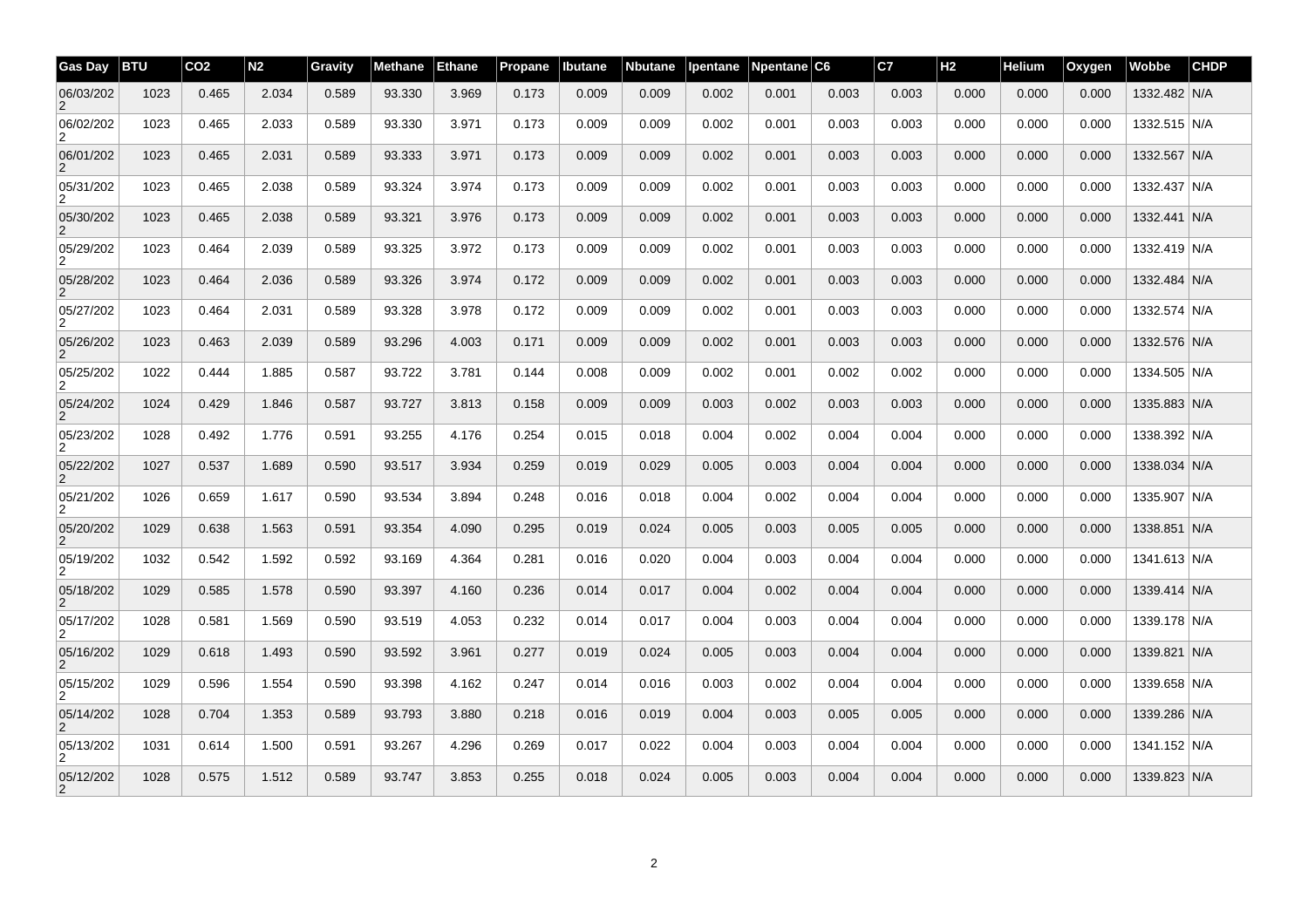| <b>Gas Day</b>              | <b>BTU</b> | CO <sub>2</sub> | N <sub>2</sub> | Gravity | Methane | <b>Ethane</b> | <b>Propane</b> | Ibutane | <b>Nbutane</b> | Ipentane | Npentane C6 |       | C7    | H <sub>2</sub> | Helium | Oxygen | Wobbe        | <b>CHDP</b> |
|-----------------------------|------------|-----------------|----------------|---------|---------|---------------|----------------|---------|----------------|----------|-------------|-------|-------|----------------|--------|--------|--------------|-------------|
| 05/11/202                   | 1028       | 0.557           | 1.612          | 0.589   | 93.554  | 3.990         | 0.237          | 0.016   | 0.020          | 0.004    | 0.002       | 0.004 | 0.004 | 0.000          | 0.000  | 0.000  | 1338.805 N/A |             |
| 05/10/202<br>2              | 1027       | 0.601           | 1.532          | 0.589   | 93.699  | 3.909         | 0.217          | 0.014   | 0.017          | 0.003    | 0.002       | 0.003 | 0.003 | 0.000          | 0.000  | 0.000  | 1338.532 N/A |             |
| 05/09/202                   | 1028       | 0.500           | 1.607          | 0.589   | 93.586  | 4.087         | 0.191          | 0.010   | 0.010          | 0.002    | 0.001       | 0.003 | 0.003 | 0.000          | 0.000  | 0.000  | 1340.027 N/A |             |
| 05/08/202<br>$\overline{2}$ | 1027       | 0.563           | 1.558          | 0.589   | 93.670  | 3.976         | 0.198          | 0.011   | 0.012          | 0.003    | 0.002       | 0.004 | 0.004 | 0.000          | 0.000  | 0.000  | 1339.042 N/A |             |
| 05/07/202                   | 1025       | 0.656           | 1.580          | 0.589   | 93.746  | 3.774         | 0.200          | 0.014   | 0.015          | 0.004    | 0.002       | 0.004 | 0.004 | 0.000          | 0.000  | 0.000  | 1335.601 N/A |             |
| 05/06/202<br>$\overline{2}$ | 1028       | 0.695           | 1.651          | 0.592   | 93.240  | 4.080         | 0.274          | 0.019   | 0.024          | 0.005    | 0.003       | 0.005 | 0.005 | 0.000          | 0.000  | 0.000  | 1335.674 N/A |             |
| 05/05/202<br>2              | 1028       | 0.340           | 1.759          | 0.588   | 93.566  | 4.101         | 0.203          | 0.010   | 0.011          | 0.002    | 0.001       | 0.003 | 0.003 | 0.000          | 0.000  | 0.000  | 1341.356 N/A |             |
| 05/04/202<br>2              | 1020       | 0.531           | 1.825          | 0.587   | 93.957  | 3.507         | 0.150          | 0.009   | 0.010          | 0.003    | 0.001       | 0.003 | 0.003 | 0.000          | 0.000  | 0.000  | 1332.398 N/A |             |
| 05/03/202<br>2              | 1025       | 0.496           | 1.896          | 0.590   | 93.326  | 4.058         | 0.195          | 0.010   | 0.010          | 0.002    | 0.001       | 0.003 | 0.003 | 0.000          | 0.000  | 0.000  | 1334.804 N/A |             |
| 05/02/202                   | 1025       | 0.453           | 1.974          | 0.590   | 93.183  | 4.191         | 0.171          | 0.009   | 0.010          | 0.002    | 0.001       | 0.003 | 0.003 | 0.000          | 0.000  | 0.000  | 1334.843 N/A |             |
| 05/01/202<br>2              | 1026       | 0.487           | 1.901          | 0.590   | 93.168  | 4.203         | 0.199          | 0.013   | 0.017          | 0.003    | 0.002       | 0.004 | 0.004 | 0.000          | 0.000  | 0.000  | 1335.808 N/A |             |
| 04/30/202                   | 1022       | 0.611           | 1.730          | 0.588   | 93.897  | 3.490         | 0.222          | 0.015   | 0.020          | 0.004    | 0.003       | 0.004 | 0.004 | 0.000          | 0.000  | 0.000  | 1333.016 N/A |             |
| 04/29/202<br>2              | 1025       | 0.596           | 1.694          | 0.589   | 93.514  | 3.972         | 0.185          | 0.012   | 0.016          | 0.003    | 0.002       | 0.003 | 0.003 | 0.000          | 0.000  | 0.000  | 1335.718 N/A |             |
| 04/28/202<br>$\overline{2}$ | 1024       | 0.673           | 1.586          | 0.589   | 93.787  | 3.710         | 0.197          | 0.015   | 0.018          | 0.004    | 0.002       | 0.004 | 0.004 | 0.000          | 0.000  | 0.000  | 1334.845 N/A |             |
| 04/27/202<br>2              | 1027       | 0.527           | 1.802          | 0.590   | 93.237  | 4.197         | 0.196          | 0.013   | 0.015          | 0.003    | 0.002       | 0.004 | 0.004 | 0.000          | 0.000  | 0.000  | 1336.557 N/A |             |
| 04/26/202<br>$\overline{2}$ | 1027       | 0.613           | 1.744          | 0.591   | 93.158  | 4.217         | 0.224          | 0.014   | 0.016          | 0.004    | 0.002       | 0.004 | 0.004 | 0.000          | 0.000  | 0.000  | 1335.922 N/A |             |
| 04/25/202<br>2              | 1030       | 1.032           | 1.589          | 0.598   | 92.262  | 4.810         | 0.260          | 0.015   | 0.017          | 0.004    | 0.002       | 0.004 | 0.004 | 0.000          | 0.000  | 0.000  | 1331.663 N/A |             |
| 04/24/202                   | 1035       | 0.843           | 1.680          | 0.599   | 91.861  | 5.254         | 0.300          | 0.020   | 0.026          | 0.005    | 0.003       | 0.004 | 0.004 | 0.000          | 0.000  | 0.000  | 1337.111 N/A |             |
| 04/23/202<br>2              | 1034       | 0.876           | 1.673          | 0.599   | 91.905  | 5.275         | 0.231          | 0.013   | 0.013          | 0.003    | 0.002       | 0.004 | 0.004 | 0.000          | 0.000  | 0.000  | 1335.595 N/A |             |
| 04/22/202                   | 1031       | 1.040           | 1.574          | 0.599   | 92.125  | 4.932         | 0.264          | 0.020   | 0.025          | 0.005    | 0.003       | 0.006 | 0.006 | 0.000          | 0.000  | 0.000  | 1332.584 N/A |             |
| 04/21/202<br>2              | 1031       | 0.766           | 1.662          | 0.595   | 92.578  | 4.710         | 0.234          | 0.015   | 0.019          | 0.004    | 0.003       | 0.004 | 0.004 | 0.000          | 0.000  | 0.000  | 1336.100 N/A |             |
| 04/20/202                   | 1033       | 0.797           | 1.608          | 0.596   | 92.504  | 4.687         | 0.336          | 0.021   | 0.031          | 0.005    | 0.004       | 0.004 | 0.004 | 0.000          | 0.000  | 0.000  | 1337.340 N/A |             |
| 04/19/202<br>2              | 1027       | 0.756           | 1.706          | 0.593   | 92.802  | 4.537         | 0.173          | 0.009   | 0.010          | 0.002    | 0.001       | 0.002 | 0.002 | 0.000          | 0.000  | 0.000  | 1333.833 N/A |             |